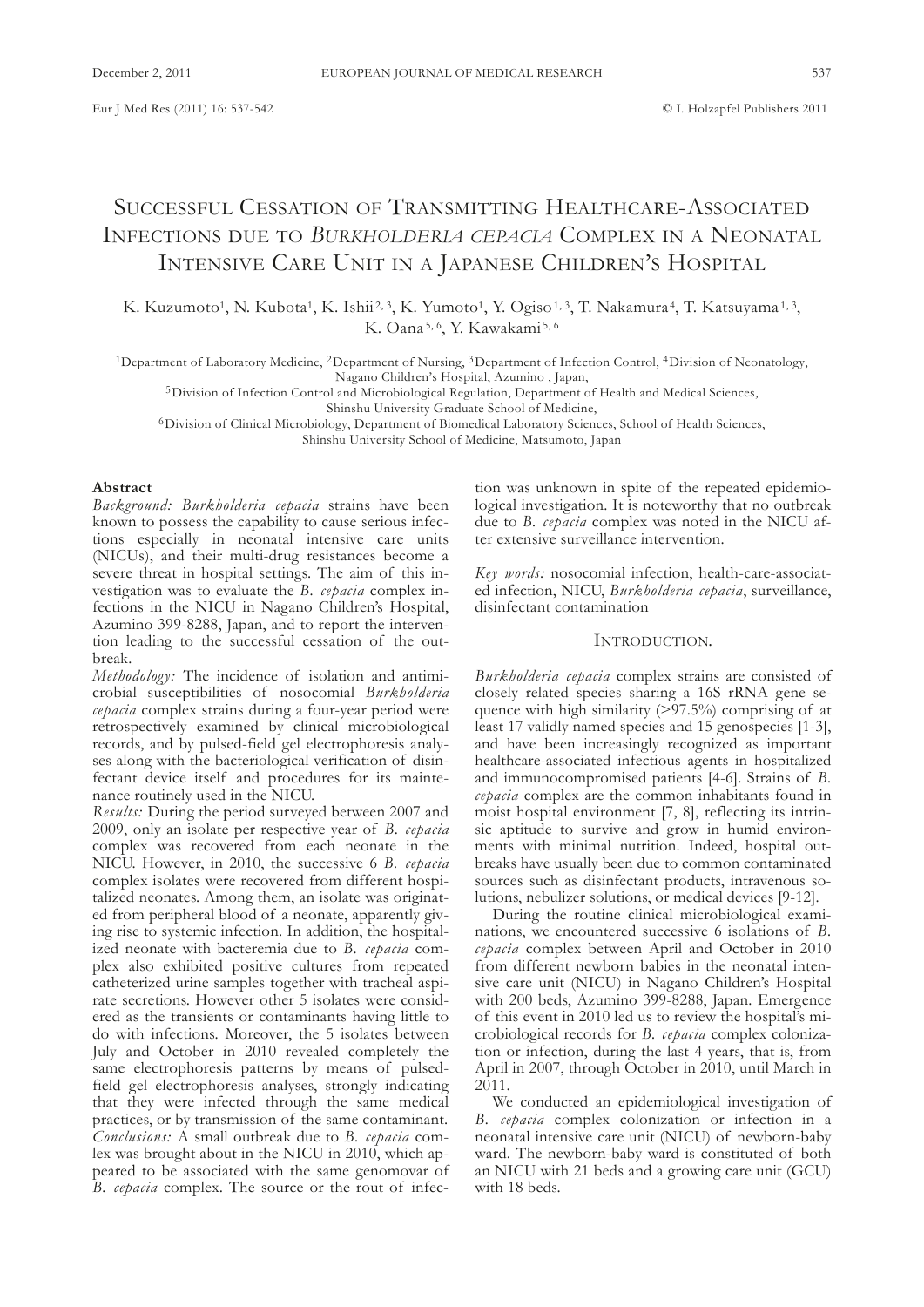colonization was defined by the isolation of *B. cepacia* complex from clinical specimens, in cases that criteria for infection were not satisfied notwithstanding its rate of isolation. Respiratory infections of neonates were defined by radiological and/or clinical criteria, including the isolation of *B. cepacia* complex from tracheal aspirates (105 colony-forming units [CFU]/ml or more). Urinary tract infections were defined by observing  $10^4$  colony-forming units  $[CFU]/m$  or more of bacterial cells. Systemic bloodstream infections of the neonates were defined by one or more positive blood cultures. colonization or infection was considered to be hospital-acquired when it occurred at least 48 hours after their births in our hospital.

#### **METHODS**

#### clInIcal EPIdEMIologY analYSES

The numbers of emergence and the dates of isolation of *B. cepacia* complex from the neonates in the nIcu were inspected from April in 2007, through December in 2010, until March in 2011, whether or not the isolates were considered as causative agents, residents or contaminants. Biochemical characterization and identification together with the antimicrobial susceptibilities of the isolates were carried out with the MicroScan WalkAway 40 System (Siemens Healthcare Diagnostics, Tokyo, Japan) using the Neg Combo 3.12J panels (Siemens Healthcare Diagnostics, Tokyo, Japan) in the system according to the manufacture's instructions. Commercially available kit systems, ID-Test NF18 panels (Nissui Pharmaceuticals Co., Ltd., Tokyo, Japan.) were used, when necessary, for confirmation of biochemical properties. We then compared the isolation rate during the epidemic period (between July and October in 2010) with that ahead of the outbreak (between April in 2007 and March in 2010).

Between April and October in 2010, the different 6 neonates successively yielded positive cultures for *B. cepacia* complex strains in routine clinical microbiology laboratory examinations. Among the 6 neonates, recent 5 neonates with overlapping periods of hospitalization was molecular epidemiologically analyzed by means of pulsed-field gel electrophoresis to investigate their genetic relatedness [13, 14]. Isolates were grown in 2 ml of Brain-Heart-Infusion (Nissui Pharmaceuticals co., ltd., tokyo, Japan.) broth media at 35°C for 18 hours, and the DNAs were prepared from the bacterial pellets as previously described [15]. The respective DNA was digested with *SpeI* (5 -ACTAGT-3) restriction enzyme (Takara Bio Inc., Shiga, Japan.), and analyzed according to the manufacturer's instructions. Two unrelated isolates that were recovered from the infant inpatients in other different wards were included in the pulsed-field gel electrophoresis analyses for comparison.

### MIcRoBIologIcal REvIEW of RoutInE PRocEduRES FOR DISINFECTION

Procedures for the use, maintenance, and disinfection of the respiratory therapy devices in the nIcu were observed and reviewed. the three experts consisting of two infection control doctors (ICDs) and an infection control nurse (ICN) from outside the ward conducted the procedural audit. It focused on all respiratory manipulations, including secretion aspiration, intubation, and mechanical ventilation. Special attention was paid to the handling of disinfectant-equipments.

During the epidemic period of October days in 2010, we collected all of the disinfectant-containing bottles from each hospital personnel and from environmental sites in the NICU. A total of 104 disinfectant fluids in bottles consisting of 37 ethyl-alcoholic solution with glycerin, 13 ethyl-alcoholic chlorhexidine-digluconate, 13 ethyl-alcoholic benzalkoniumchloride, together with 34 hand-washing soap solutions and 7 lotion fluids for hand care, were properly diluted in a ten-fold fashion, and then plated duplicate (100 µl, respectively) on trypticase-Soy agar plates (Eiken Chemical Co., Ltd., Tokyo, Japan.), or 1 ml of respective undiluted disinfectant, hand-washing soap, or lotion fluid for hand care was put into 15 ml of Brain-Heart-Infusion (Nissui Pharmaceuticals Co., Ltd., Tokyo, Japan.) broth media and then incubated at 35°c for 72 hours. cotton-swab samples from surfaces of respiratory therapy devices, infant incubators, and keyboards of personal computers in the NICU were spread onto Sheep Blood Agar (Nippon Becton Dickinson Co., Ltd., Tokyo, Japan.) plates and incubated at 35°c for 72 hours.

In addition, we tried to verify the hand-washing procedures by the ICN in our hospital, concerning  $\overline{9}$ link nurses from all of the divisions consisting of 7 clinical wards including NICU of newborn-baby ward, 1 operation room, and 1 outpatient clinic department, and together with 50 full-time medical doctors in the Nagano Children's Hospital, by means of palm-stamp methods using SCDLP agar (Palm-Stamp-Check) plates (Nikken Bio Medical Laboratory Inc., Kyoto, Japan). A total of 57 medical personnel were microbiologically surveyed by the ICN for the exaltation of improving routine healthcare infection control practices. The number of bacteria was counted by a palm stamp check agar plate method for general bacteria before and after hand-washing.

#### **RESULTS**

## analYtIcal EPIdEMIologY of *B. cepacia* coMPlEx ISolatIonS

As shown in Figure 1, the 9 neonates (from Patient-1) to Patient-9) in the NICU grew *B. cepacia* complex; of these, as for a total of 3 neonates (i.e., Patient-1, -2, and -3) every 1 isolate a year was recovered from nasal secretions or tracheal aspirates as colonization or contamination, between April in 2007 and March in 2010. the remaining 6 neonates yielded *B. cepacia* complex between April in 2010 and October in 2010, considered being a small outbreak. The breakdown of the outbreak occurred was as follows; a premature neonatal Patient-4 with congenital thorax disease on april 4 from nasal secretion and then on April 27 from nasal secretion and tracheal aspirate, a chromosomal abnormality neonatal Patient-5 with congenital heart disease on July 13 from tracheal aspirate, and a premature neonatal Patient-6 with extremely low birth weight on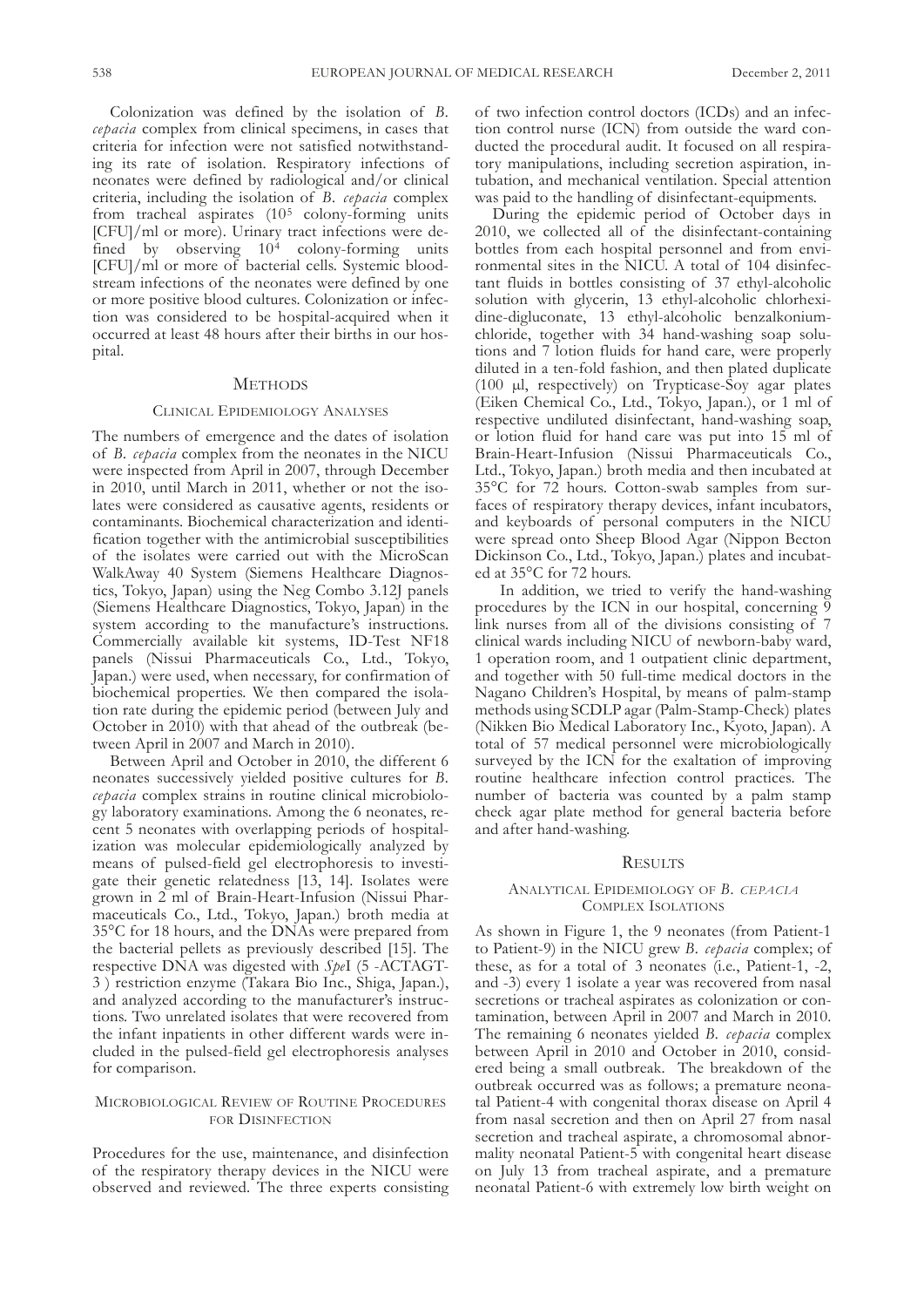September 14 from tracheal aspirate, and successively from both peripheral blood and catheterized urine on September 21, and a premature neonatal Patient-7 with respiratory distress on September 14 from tracheal aspirate, a pyruvate dehydrogenase deficient neonatal Patient-8 with respiratory ventilation on September 28 from tracheal aspirate, and then an extremely low-birth-weight infant Patient-9 with trisomy-18 syndrome and with congenital diseases from tracheal and nasal secretions. The hospitalization of the latter 5 neonates (P-5, -6, -7, -8, and -9) yielding *B*. cepacia complex wholly overlapped.

## MICROBIOLOGICAL ANALYSES OF ENVIRONMENTS AND PROCEDURES REVIEW

In the examination of the 5 clinical isolates from different 5 neonates (Patient-5,  $-6$ ,  $-7$ ,  $-8$ , and  $-9$ ), the Neg Combo 3.12J panels in the MicroScan WalkAway 40 plus system represented almost entirely the same pro file number (data not shown) and almost exactly the same antibiograms with one another as shown in Table 1, demonstrating that the most active agent was meropenem (MIC-values, less than 1 µg/ml) followed by minocycline and sulfisoxazol/trimethoprim (both MIC-values, less than 2  $\mu$ g/ml), and new quinolone drugs of levofloxacin and ciplofloxacin (both MIc values, less than 0.5 or 1  $\mu$ g/ml). However, the 2 isolates (Patient-A and Patient-B) derived from the wards unrelated to the NICU for comparison revealed the different antibiograms, as shown in Table 1, that is, both 2 displayed resistances to new quinolone drugs of levofloxacin and ciplofloxacin (both MIc-values, 2 µg/ml or more), one with resistance to ceftazidime (MIc-values, more than 16 µg/ml), and the another with resistance to minocycline (MIC-values,  $4 \mu g/ml$ ), in distinctive contrast to the epidemic isolates from the neonatal Patient-5, -6a, -6b, -7, -8, and -9. December 2, 2011<br>
EuRopes. 14 a prematie a goine et successively for<br>From both peripheral blood and catheterized urine on<br>September 21, and a prematie neosation of Pairel-C-1 and a prematie neosation<br>September 14 from trac

Moreover, as shown in figure 2, the pulsed-field gel electrophoresis analyses of the 6 isolates (each 1 iso late from Patient-5, -7, -8, and -9, and 2 isolates from the different specimens of Patient-6 designated as Pa tient-6a and -6b) yielded indistinguishable elec trophoresis patterns, with the two different patterns from diverse isolates in other wards for comparison.

No *B. cepacia* complex isolate was recovered from all of the medical devices, equipments or the key boards of personal computers. The later keyboards were overlapped with the very dedicated own covers being changed three-times a day for the disinfected ones treated with ethyl-alcoholic disinfectants.

Repeated isolation trials failed to detect *B. cepacia* complex from any of the 104 disinfectant fluids in bottle devices that the personnel in the NICU always wearing around their own waists, and that already arranged in the appropriate sites in the ward.

Microbiological verification of hand-washing pro cedures by hospital personnel in the nIcu was per formed with the palm-stamp methods. It should be noticeable that no growth of colonies indicative of *B. cepacia* complex occurred and that the obvious de crease of general bacterial cell counts was manifested almost all the personnel investigated, after their usual

|                 | Date of        |                                                                                                                                                                                  |                |          |     |                |          |     |               |                   | $MIC(\mu g/ml)$ |                           |               |              |                       |                |     |     |    |
|-----------------|----------------|----------------------------------------------------------------------------------------------------------------------------------------------------------------------------------|----------------|----------|-----|----------------|----------|-----|---------------|-------------------|-----------------|---------------------------|---------------|--------------|-----------------------|----------------|-----|-----|----|
| Patient<br>No.# | Isolation      | Specimen<br>Obtained                                                                                                                                                             |                | PIPC CAZ | CFS | CFPM           | CZOP AZT |     | IPM MEPM      |                   |                 | TOB AMK GM MINO LVFX CPFX |               |              |                       | $\overline{S}$ | FOM | C/S | PЛ |
|                 | day/month/year |                                                                                                                                                                                  |                |          |     |                |          |     |               |                   |                 |                           |               |              |                       |                |     |     |    |
| $P-A$           | 07/09/2010     | bronchial aspirate                                                                                                                                                               | $\frac{64}{5}$ | >16      | >16 | >16            | >16      | >16 | $\frac{8}{2}$ | $\overline{\vee}$ | $\frac{8}{2}$   | >32                       | $\frac{8}{2}$ |              |                       | $\heartsuit$   | >16 | >32 | 8  |
| P-B             | 13/09/2010     | salivary fluid                                                                                                                                                                   | 2              | 4        | >16 | >16            | >16      | >16 | $\frac{8}{2}$ | 2                 | $\frac{8}{2}$   | >32                       | $\frac{8}{2}$ |              | $\tilde{\mathcal{L}}$ | $\tilde{c}$    | >16 | >32 | 8  |
| P-5             | 14/09/2010     | bronchial aspirate                                                                                                                                                               | $\times$       |          | >16 | >16            | >16      | >16 | $\frac{8}{2}$ | $\overline{\vee}$ | $\frac{8}{2}$   | >32                       | $\frac{8}{2}$ | Q            |                       | Ą              | >16 | >32 | 8  |
| $P-6a$          | 21/09/2010     | peripheral blood                                                                                                                                                                 | 364            |          | >16 | >16            | >16      | >16 | ∞             | $\overline{\vee}$ | $\frac{8}{2}$   | >32                       | $\frac{8}{2}$ | $\heartsuit$ |                       | $\heartsuit$   | >16 | >32 | 8  |
| $P-6b$          | 12/10/2010     | catheterized urine                                                                                                                                                               | 564            |          | >16 | >16            | >16      | >16 | ${}^{\circ}$  | $\overline{\vee}$ | $\frac{8}{2}$   | >32                       | $\frac{8}{2}$ | Ą            |                       | $\heartsuit$   | >16 | >32 | 8  |
| $P-7$           | 14/09/2010     | bronchial aspirate                                                                                                                                                               | $\mathcal{L}$  | ∝        | >16 | >16            | >16      | >16 | ╳             | $\overline{\vee}$ | $\frac{8}{2}$   | >32                       | $\frac{8}{2}$ | $\heartsuit$ |                       | $\heartsuit$   | >16 | >32 | 8  |
| $P-8$           | 28/09/2010     | bronchial aspirate                                                                                                                                                               | 364            |          | >16 | >16            | >16      | >16 | $^{\circ}$    | $\overline{\vee}$ | $\frac{8}{2}$   | >32                       | $\frac{8}{2}$ | $\heartsuit$ |                       | $\heartsuit$   | >16 | >32 | 8  |
| $P-9$           | 18/01/2011     | bronchial aspirate                                                                                                                                                               | $\mathcal{L}$  | 8        | >16 | $\frac{16}{1}$ | >16      | >16 | $^{\circ}$    | $\overline{\vee}$ | $\frac{8}{2}$   | >32                       | $\frac{8}{2}$ | $\heartsuit$ | 0.5                   | $\heartsuit$   | >16 | >32 | 8  |
|                 |                | PIPC: piperacillin, CAZ: ceftazidime, CFS: cefsulodin, CFPM: cefepime, CZOP: cefozopran, AZT: aztreonam, IPM: imipenem, MEPM: meropenem, TOB: tobramycin AMK: amikacin, GM: gen- |                |          |     |                |          |     |               |                   |                 |                           |               |              |                       |                |     |     |    |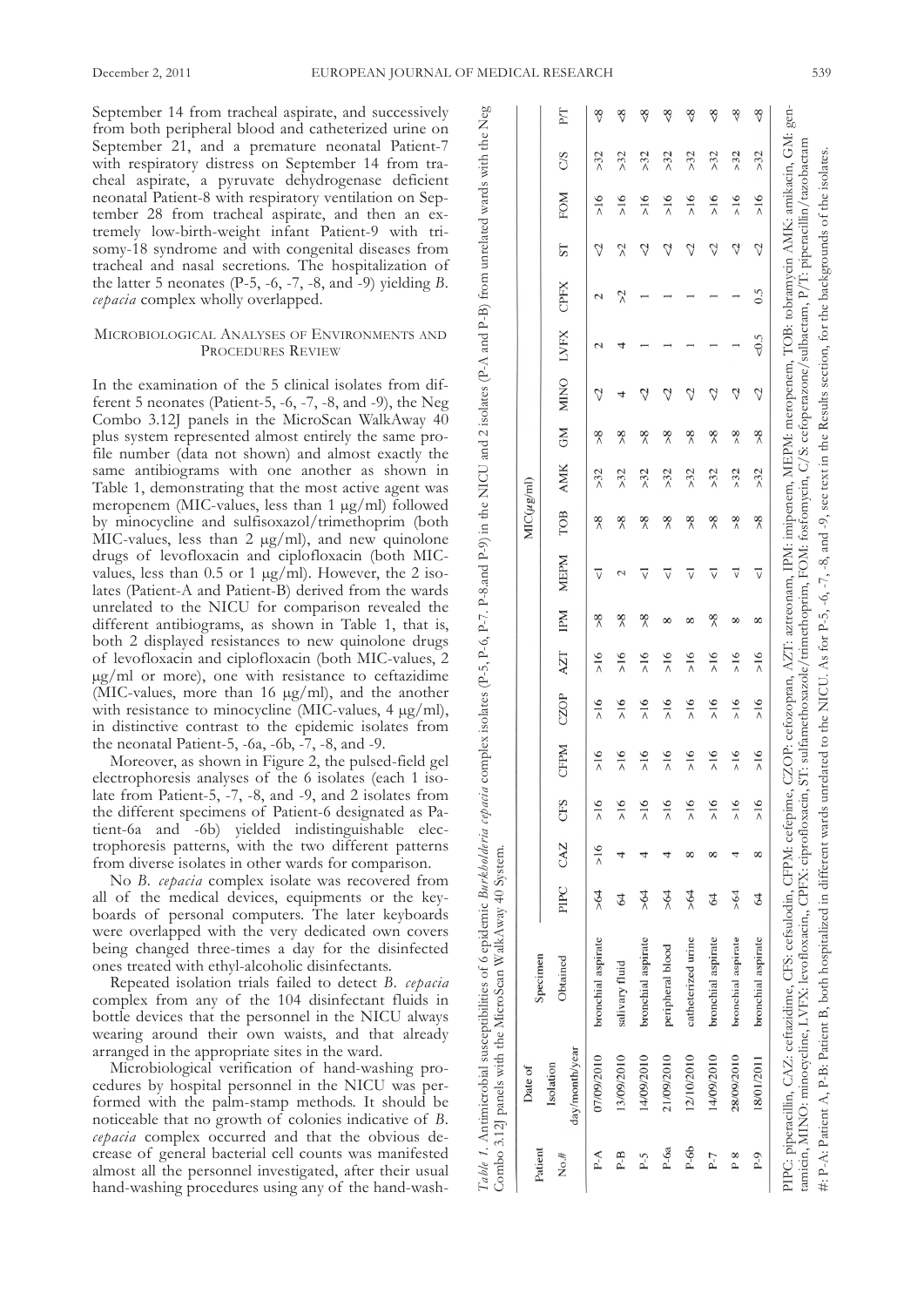ing fluids, except for 2 link nurses and 7 full-time medical doctors. That is, 9 out of 57 hospital personnel surveyed had to attend the lectures on hand-washings and on hygiene, and then they were to be further rechecked the processing of hand-washings by the ICN.

#### **DISCUSSION**

*Burkholderia cepacia* complex strains are problematic pathogens in the hospital settings because of their high resistances to antimicrobials, of making infections difficult to treat, and of their innate potentials to survive or inhabit in every moist hospital environment. Moreover, they are difficult to identify and additional new species have now been found to constitute isolates originally identified as *B. cepacia* complex based on their phenotypic properties [1-3]. Indeed, the taxonomy of the *B. cepacia* complex has advanced considerably along with the molecular biological development for their accurate identification to the genospecies level [3]).

As shown in Figure 1, during the period between april in 2007 and March in 2010, the 3 *B. cepacia* complex isolates from 3 different neonates (Patients-1, -2, and -3) were recovered in the NICU from the clinical specimens; Patient-1 from nasal secretion in 2007 and Patients-2 and -3 from tracheal aspirates both at a density of less than  $10^3$  CFU/mL in 2008 and 2009, respectively) with no clinical sigh of infections, and therefore every *B. cepacia* complex isolate was considered as a transient contaminant. In the subsequent analyses during the period between April and October in 2010, the 5 (Patients-4, -5, -7, -8 and -9) out of the 6 neonates yielding *B. cepacia* complex isolates were

born in our hospital and successively hospitalized in the NICU during the overlapping periods. The residual 1 neonatal Patient-8 was promptly hospitalized in the NICU in our hospital soon after being transported from different hospital.

that is to say, all of the 9 acquisitions of *B. cepacia* complex were diagnosed as hospital-acquired. In particular, all of the  $\overline{5}$  neonates (P-5, -6, -7, -8, and -9) yielding *B. cepacia* complex isolates between September and october in 2010 had been hospitalized in the NICU during the absolutely overlapping periods, raising the possibility of neonate-to-medical personnel or –medical equipments-to-neonate transmission.

Therefore we discriminate the 5 epidemic isolates by means of pulsed-field gel electrophoresis analyses, and found that all of the 5 isolates exhibited completely identical electrophoresis patterns, as clearly demonstrated in figure 2, indicating that they should be the causative agents of healthcare-associated infections or transmissions during the overlapping periods due to the same contaminant origin in the nIcu. *B. cepacia* complex strains are easily transmitted from patient to patient through close contact or through environmental acquisition [16, 17]. In order to prevent the transmission, important aspects concern the disinfectant equipments, because *B. cepacia* complex strains may contaminate the devices and may survive by resisting against the disinfectant fluids [18]. Therefore we made sure by microbiologically checking whether the disinfectant fluids were contaminated with *B. cepacia* complex or not. The disinfectant devices are not only placed in predefined positional places but also carried all the time by respective personnel in the NICU with their waists and are always utilized in cases disinfection was needed. We microbiologically exam-



*Fig. 1.* time course of *Burkholderia cepacia* complex outbreak in the neonatal intensive care unit (nIcu) from april in 2007 through October in 2010 to March in 2011. Each bar represents the hospitalization period of each inpatient neonate. See Table 1, for the origins, and see text in the Results section, for the backgrounds of the isolates.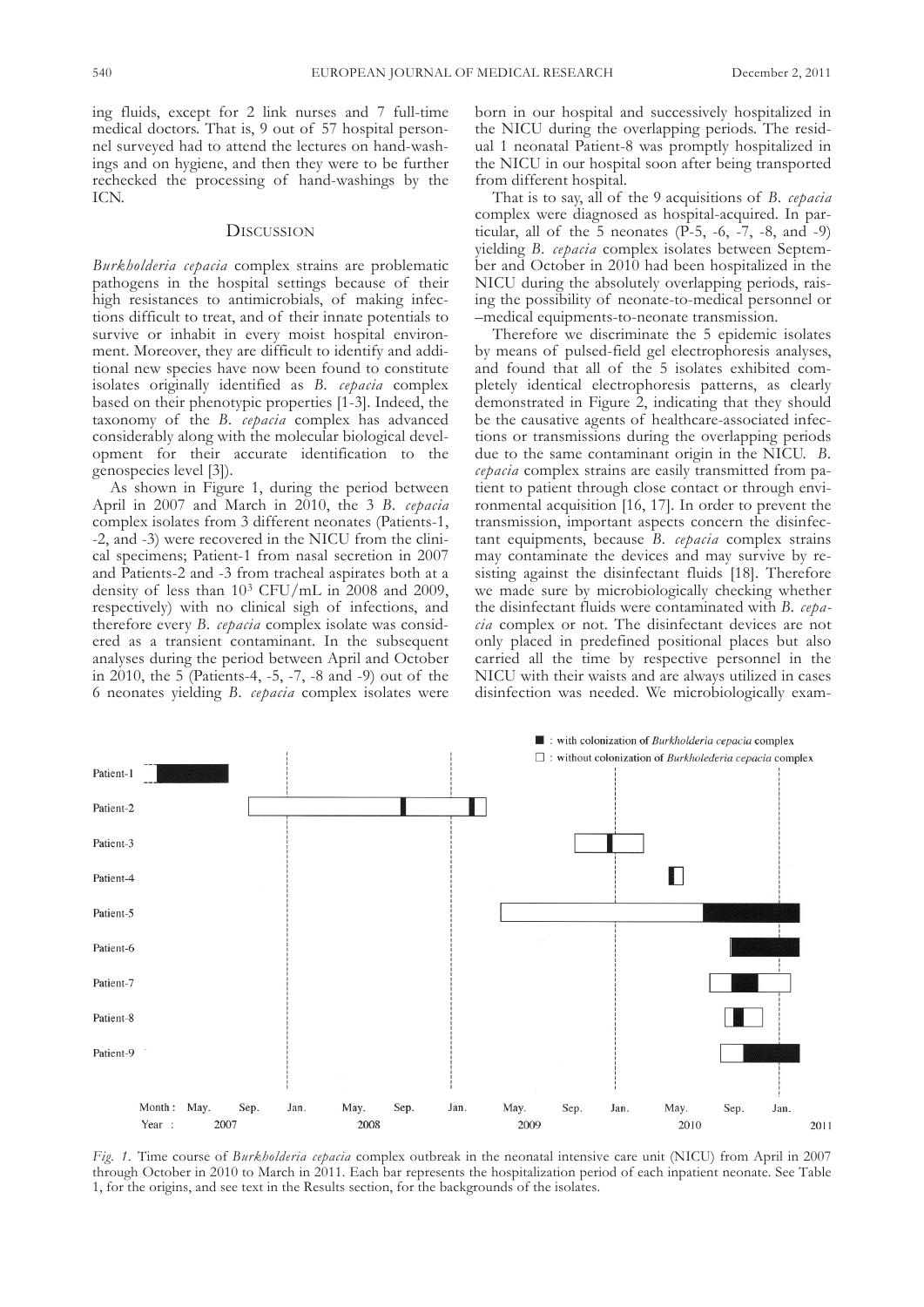

Lanes both sides M: lambda DNA ladder as molecular size markers (in Kb). P-A: Patient A, P-B: Patient B, both from different wards unrelated to the NICU, P-5: Patient-5. P-6a and P-6b: Patient-6, P-7: Patient-7, P-8: Patient-8, and P-9: Patient-9, respectively. See Table 1, for the origins, and see text in the Results section, for the backgrounds of the isolates.

*Fig.* 2. Profiles of the genomic DNAs of 6 epidemic *Burkholderia cepacia* complex after digestion with SpeI (5 -ACTAGT-3) restricted enzyme in the neonatal intensive care unit, together with 2 *Burkholderia cepacia* complex isolates in different wards, for comparison.

ined all of the 104 fluid samples from 104 different disinfectant devices in the NICU, however, no isolation of *B. cepacia* complex was observed even after the repeated investigation trials. It should be challenging and difficult to find out the origin, source or the rout of infection with *B. cepacia* complex.

although the examinations for general bacterial counts before and after the hand-washing was indeed useless to clarify the origin or the rout of infections due to *B. cepacia* complex, it should be noted that the hand-washing is fundamentally basic and imperative in controlling healthcare-associated infections or transmissions. Moreover, we should anticipate that full-time medical doctors as well as link nurses would play an important role in their own clinical area to facilitate liaison with the colleagues and other surrounding medical personnel in routine infection control practices  $[19, 20]$ .

No environmental source or no obvious mechanism of transmission of *B. cepacia* complex was found in the NICU of newborn ward. However, since October in 2010 when these microbiological examinations had been carried out in the NICU, what is noteworthy is no new cases of colonization or infection with *B. cepacia* complex have occurred for the last 5 months, despite the presence of neonatal inpatients colonized with *B. cepacia* complex on the ward. This led us to consider that the reinforcement of, or stepping into hygienic measures should give the deterrent effect against the spread of the infections.

This study illustrates a value of careful epidemiologic investigation in controlling the colonization or infections due to *B. cepacia* complex. Complete elimination of the transmission among the neonates was achieved only after the intervention of investigating microbiologically the environmental sites in the NICU, particularly the 104 disinfectant devices that every medical personnel in the NICU always bring in each hip pouch around each waist. These active microbiological interventions might actually lead to the cessation of the outbreak, despite the fact that the source or the rout of infection due to *B. cepacia* complex in the NICU was not found.

*conflicts of interest:* the authors have declared that no conflict of interest exists.

#### **REFERENCES**

- 1. Coenye T, Vandamme P, Govan JR, LiPuma JJ. Taxonomy and identification of the *Burkholderia cepacia* complex. J clin Microbiol. 2001; 39: 3427-3436.
- 2. Vandamme P, Holmes B, Vancanneyt M, Coenye T, Hoste B, coopman R, Revets H, lauwers S, gillis M, Kersters K, Govan JR. Occurrence of multiple genomovars of *Burkholderia cepacia* in cystic fibrosis patients and proposal of *Burkholderia multivorans* sp. nov. Int J Syst Bacteriol. 1997; 47: 1188-1200.
- Vandamme P, Dawyndt P. Classification and identification of the *Burkholderia cepacia* complex: present and future. Syst Appl Microbiol. 2011; 34: 87-95.
- 4. Jones AM, Dodd ME, Webb AK. Burkholderia cepacia: current clinical issues, environmental controversies and ethical dilemmas. Eur Respir J. 2010; 17: 295-301.
- 5. Webb aK, Egan J. Should patients infected with *Burkholderia cepacia* undergo lung transplantation. Thorax 1997; 52: 671- 673.
- Snell GI, de Hoyos A, Krajden M, Winton T, Maurer JR. *pseudomonas cepacia* in lung transplant recipients with cystic fibrosis. chest 1993; 103: 466-471.